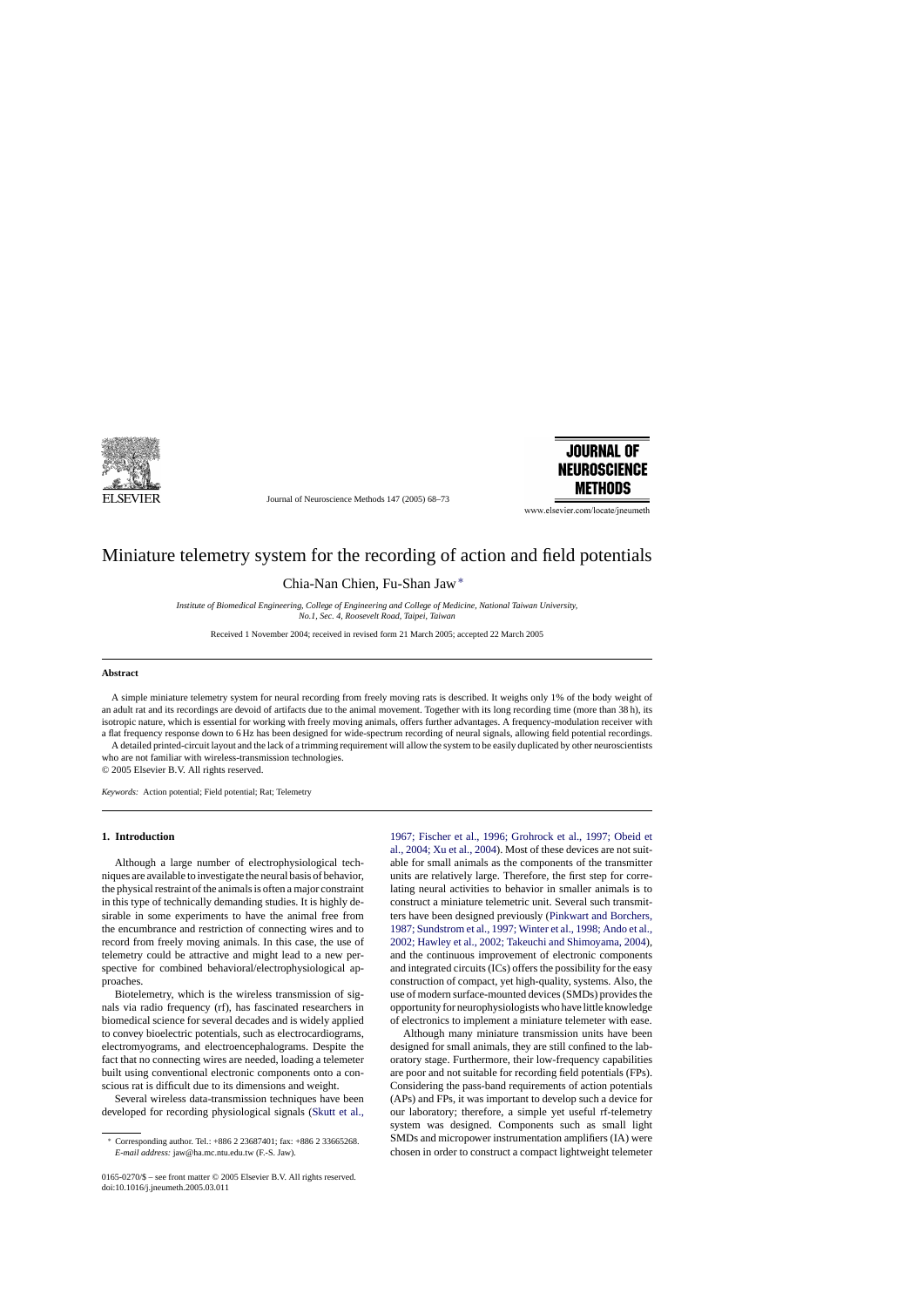<span id="page-1-0"></span>(only 1.2% of the body weight of a 400 g rat). The receiver circuit was implemented by utilizing a monolithic IC with minimal peripheral components. The system was tested for wireless transmission of FPs and APs from freely moving rats. Because of its ease of construction, this system could also be useful in other related research fields.

modulation (FM) transmitter. Therefore, an amplifier, an FM transmitter, and a voltage regulator were used to construct the proposed telemeter. The broadcasting signal is detected by the designed receiver, and then demodulated, amplified and filtered as appropriate, and stored onto a recorder.

## *2.1. Telemeter*

#### **2. System design**

For recordings from unanaesthtized animals, the neural signal is usually measured by implanted electrodes, and then amplified, modulated and transmitted by a frequency

 $(B)$ 

The telemeter circuit and components list are shown in Fig. 1A. The circuit consists of an IA, an FM transmitter, and a voltage regulator. In order to minimize its size and weight, all the ICs, capacitors and resistors are of the SMD type, except for the high-frequency transistor (Tr1) and the





Fig. 1. Circuit diagram of the telemeter. (A) Detailed circuit and components list. (B) Use of the load-line method to set the transistor in the class-A mode of operation; i.e., biased at 2.4 mA. (C) Components and circuit layout of the telemeter (32.7 mm × 18.8 mm).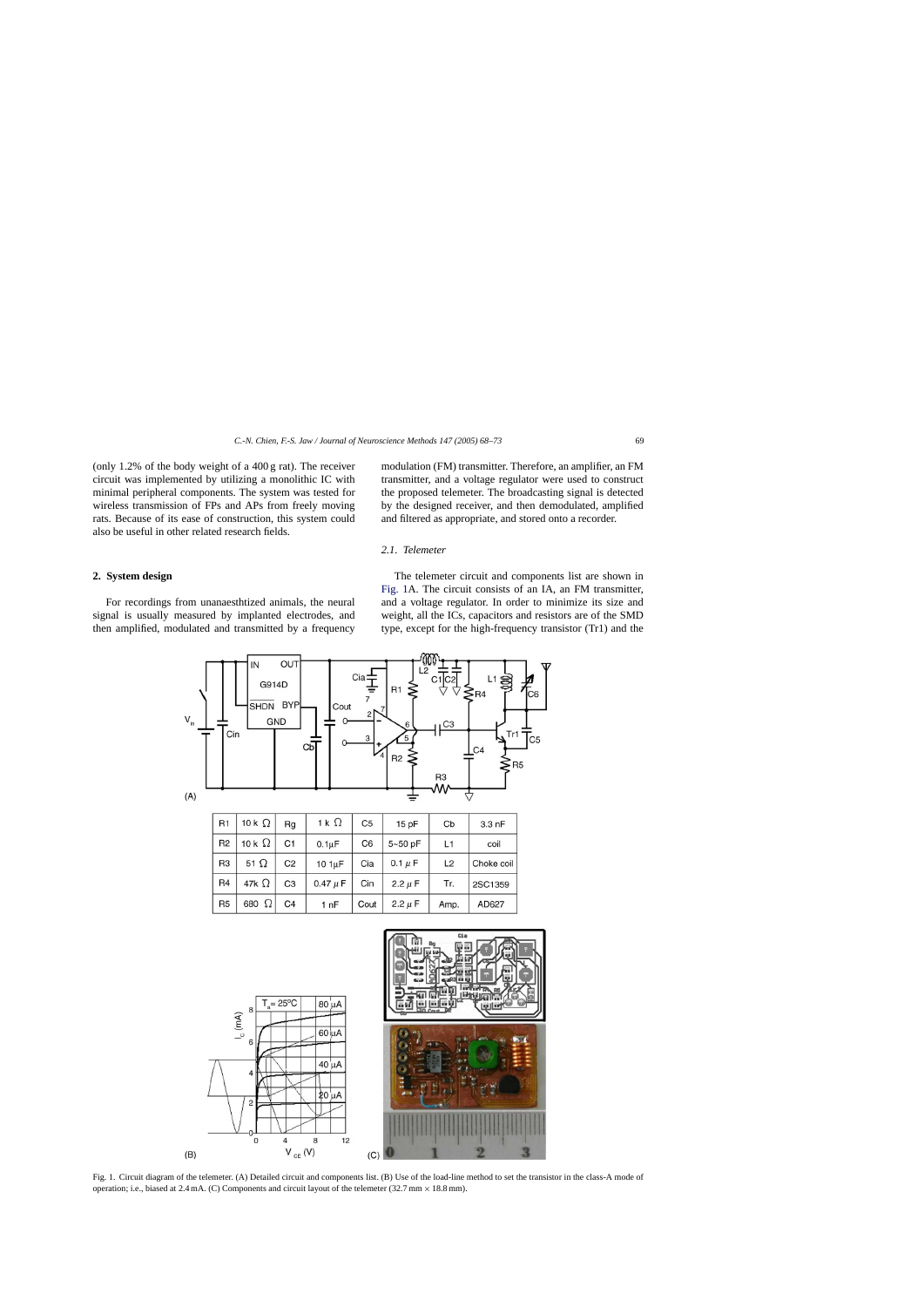<span id="page-2-0"></span>tuning capacitor (C6). To reinforce its mechanical strength, a printed-circuit technique [\(Fig. 1C](#page-1-0)) was used to implement the circuit, thus, also facilitating the duplication of the telemeter.

The IA (AD627; Analog Devices) was used before the transmitter to provide adequate gain. The AD627 is an integrated micropower IA that delivers a rail-to-rail output swing on a single supply, providing the user with excellent ac and dc specifications while operating at  $85 \mu A$  (maximum); the gain can be programmed by the Rg resistor.

Following the IA is the transistor, which serves as an oscillator, modulator, amplifier, and transmitter. The transistor is biased in class-A and is determined by the load-line method [\(Fig. 1B](#page-1-0)), as this type of operation is typically used in applications requiring high linearity, high gain, and broadband. The signal is frequency modulated by the modulator circuit (LC-oscillator circuit; based on the Colpitts principle). The carrier frequency can be tuned from 88 to 108 MHz, as determined by an air-core coil L1, and the C5 and C6 capacitors. The trimming capacitor C6 allows the carrier to be aligned to a wavelength well distinct from those of nearby radio stations to minimize their interference.

The telemeter circuit is powered by a light-weight commercial hybrid-lithium battery (AHB401430; 100 mAh, 3.75 V, 2.2 g; SYNergy ScienTech Corp.). In our design, the battery can be easily removed from the connector for recharging; hence, we can continue the recording with minimal intervention by replacing an exhausted battery with a fully charged one. A low-noise low-dropout linear regulator (G914D; Global Mixed-Mode Technology) was used to stabilize the supply voltage at 3.3 V to compensate for the voltage drift of the battery. To reduce interference, the decoupling circuit was implanted (L2, C1 and C2 in [Fig. 1A](#page-1-0)) and the grounding of the oscillator was separated from the other parts.

# *2.2. Receiver*

The rf signal from the transmitter can be picked up by many methods. A commercial FM tuner covering the passband from 88 to 108 MHz can be used to receive the transmitted signal. However, the signal obtained in this way suffers from a poor low-frequency response. Frequency components lower than 100 Hz are highly attenuated by commercial FM tuners because they are designed for audio purposes but not for FP recording. To overcome this difficulty, we designed a receiver that could cover the low-frequency band of FPs. An FM receiver IC (TDA7010T; Philips Semiconductors) was used to implement such a receiver [\(Van and Hufschmidt,](#page-5-0) 1991). This IC is a monolithic chip that requires minimal peripheral components. The complete circuit of the receiver is shown in Fig. 2. The values of the tuning capacitors, Cp and



Fig. 2. Complete circuit diagram of the receiver. The carrier frequency of the receiver is adjusted by turning the variable capacitor, Cv. As this circuit is modified from the datasheet of the Philips semiconductor, permission for its use should be requested from the copyright owner. To enable the user to customize the bandwidth, the equations that govern the adjustment of the corner frequencies are given:  $f_0 = 1/2\pi R_1 \sqrt{C_6 C_7}$  where  $R_1$  is internal 2.2 k $\Omega$  resistor;  $f_{HP} = 1/2\pi R_2 C_9$  where  $R_2$  is internal 4.7 k $\Omega$  resistor and  $f_{LP} = 1/2\pi R_3 C_{10}$  where  $R_3$  is internal 4.7 k $\Omega$  resistor.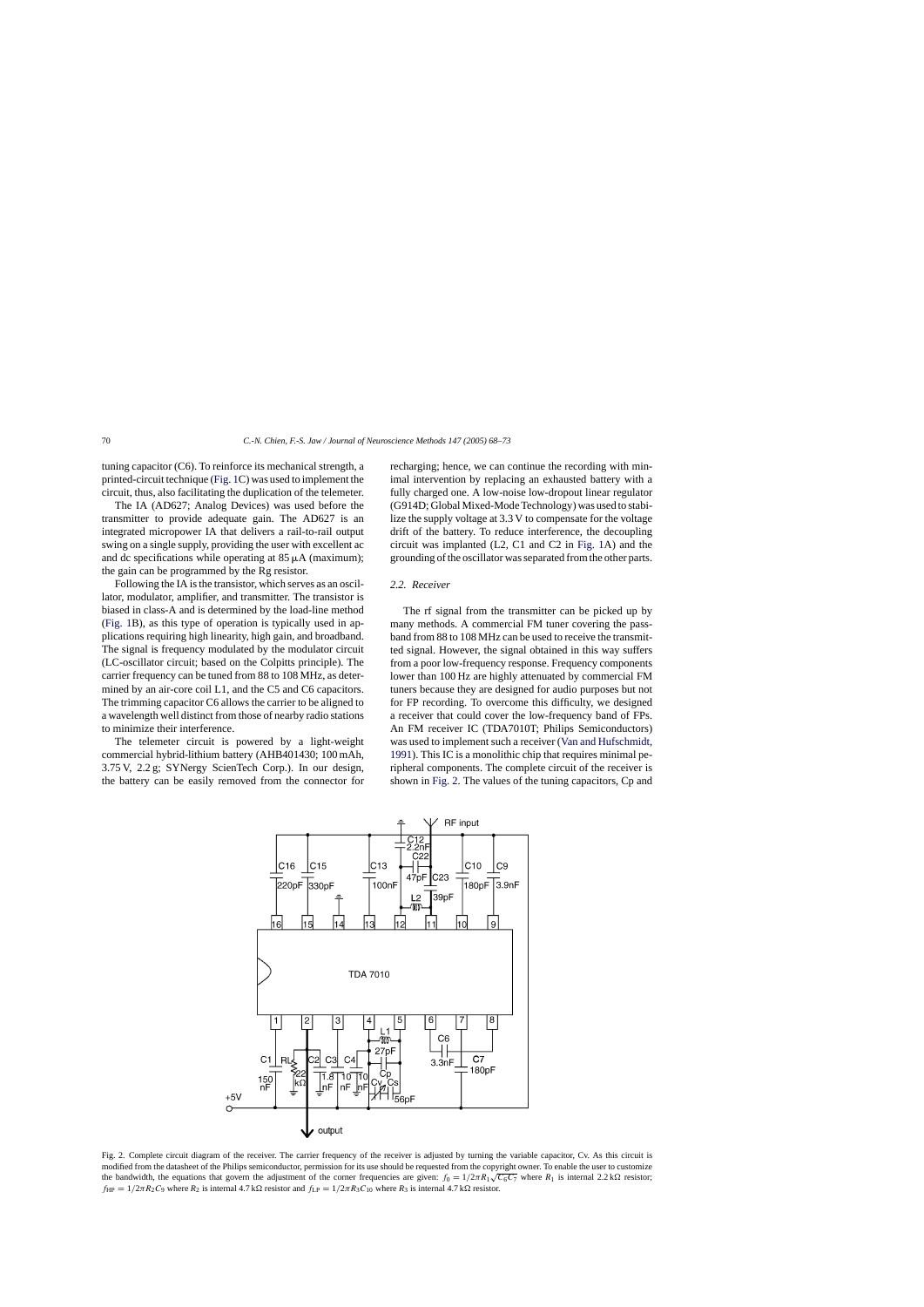<span id="page-3-0"></span>Cs, depend on the required tuning range and the value of the tuning capacitor (Cv). The values of C22, C23, L1 and L2 given are for an rf band-pass filter with  $Q = 4$  for the domestic FM broadcast band (88–108 MHz).

# **3. Results**

## *3.1. Physical specifications of the telemetry system*

The telemeter occupies a printed-circuit board area of only 32.7 by 18.8 mm and weighs just 4.84 g. The total supply current of the telemeter is about 2.57 mA at 3.3 V. The background noise of the amplifier is about 6.8  $\mu$ V/ $\lambda$ /Hz (referto-input, RTI) and the input range of the telemeter is from  $25 \mu V$  to 1 mV. The input dc offset range depends on the gain of the amplifier and the supply voltages. At present, the gain of the amplifier is programmed at 200; thus, the input dc offset range is equal to 9 mV. The common mode rejection ratio is determined by the gain of the amplifier; theoretically, this should be more than 100 dB. However, the practical performance measured is only 50 dB.

To test the distance of transmission, a 14 Hz sine wave was used as the signal source. The radiated signal covers isotropically a range of up to 2 m in radius. Fig. 3 shows the frequency response of the receiver versus that of a commercial radio. The carriers of the telemeter and receiver were adjusted to the same frequency. During tuning, the received signal can be clearly identified because high-frequency signals are filtered out by the telemetry system with a corner frequency of 3.8 kHz. Fig. 3A shows the frequency response of the complete telemetry system; that is, the telemeter plus the receiver. Fig. 3B shows the frequency response using a commercial FM radio receiver instead of our receiver. It is clear that the difference between our receiver and the commercial one at low frequency is relatively large. The FPs are completely filtered out by the commercial receiver ([Jaw, 2001\).](#page-4-0)

## *3.2. Wireless transmission of neural signals*

After surgical operations under full anesthesia, a Wistar rat was implanted with a microelectrode in the primary somatosensory cortex ([Tsai, 2003; Tsai and Yen, 2003\) ba](#page-5-0)sed on the stereotaxic coordinate from [Paxinos and Watson \(1998\).](#page-4-0) The telemeter circuit was held on the shoulder of the animal with a home-made jacket ([Xu et al., 2004\),](#page-5-0) following a standard procedure for animal handling ([Shaw et al., 1999\).](#page-4-0)

A preliminary application of this system to neural signals recordings is shown in Fig. 4. As the neuronal APs contain





Fig. 3. Responses of the transmission systems. (A) Frequency response of the telemeter-receiver system. The pass-band is from 6 Hz to 3.8 kHz (−3 dB), which covers the spectra of most neural signals. (B) The effect of using a commercial FM radio to replace the designed receiver. Notice that the low-frequency corner frequency is at 300 Hz.

Fig. 4. Transmission of neural signals. (A) An AP is displayed at high resolution (timebase: 2 ms). The upper trace is the waveform before transmission, while the lower is the received waveform. (B) A slower sweep (timebase: 10 ms) of the evoked potentials (upper trace) with the extracellular multi-unit response shown below. Different filtering was used in these traces.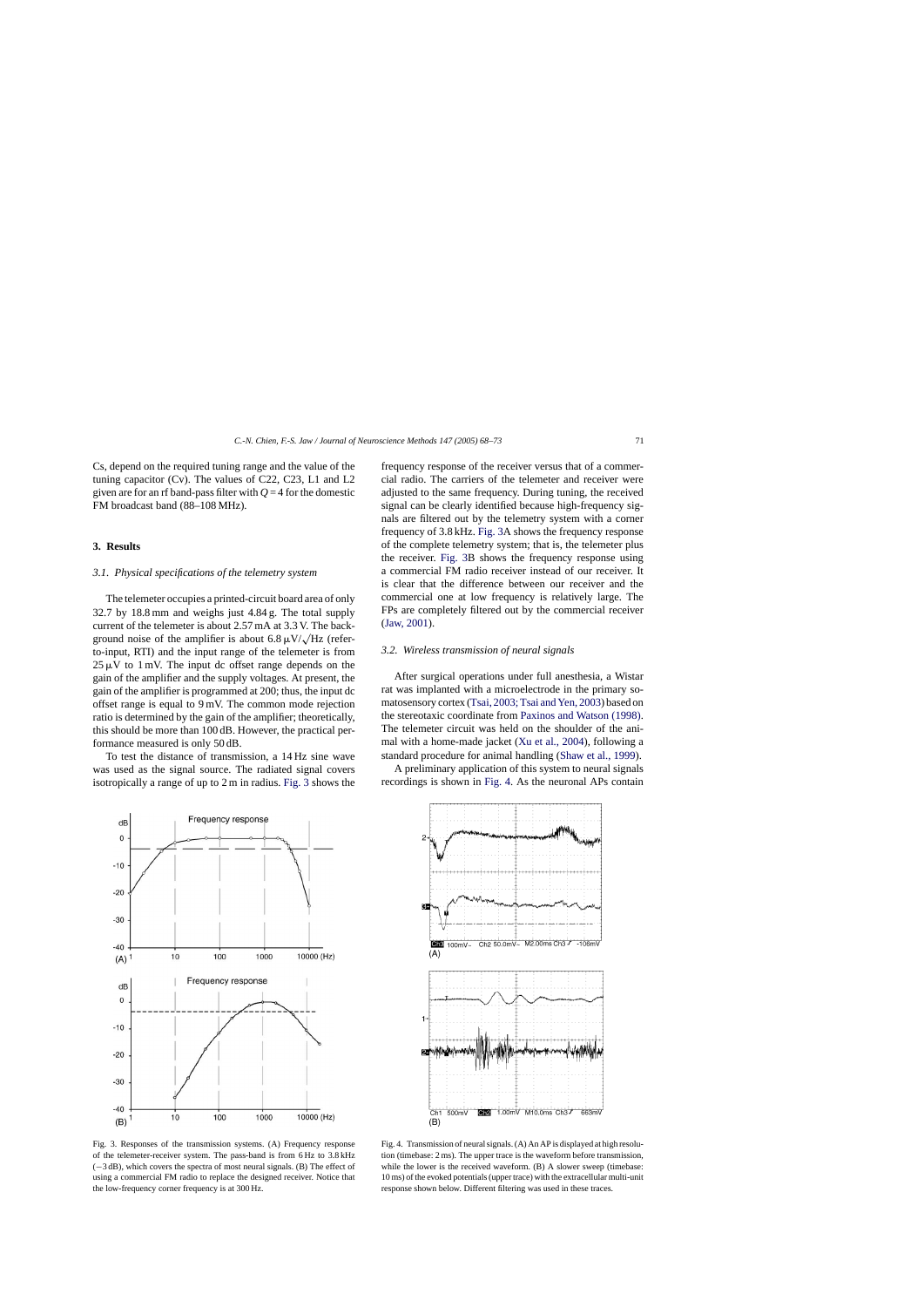<span id="page-4-0"></span>high-frequency content up to about 9 kHz (Jaw, 2001), the pass-band of the system should be sufficiently wide. However, traditional multi-unit recordings utilize the pass-band from 300 Hz to 3 kHz because the high-frequency components of APs are extremely small. Considering the finite roll-off rate of the filter, the error introduced is less than the background fluctuation. Hence, the 3.8-kHz cut-off frequency was selected as a compromise between waveform fidelity and noise. Although there is some amount of distortion of the waveform after transmission ([Fig. 4A](#page-3-0)), this degree of error might be acceptable for extracellular recordings. The evoked neural signals were transmitted at a distance of 1 m. In [Fig. 4B](#page-3-0), the upper trace represents FPs whereas the lower trace represents multi-unit APs. These were individually filtered with two filters: one with a pass-band from 0.1 to 100 Hz for recording FPs, and the other from 300 Hz to 3 kHz for recording APs (Jaw, 2001).

After several trials, the differences between the cable- and wireless-transmitted signals were not too large. It should be noted that the FP signal was not detected if a commercial radio receiver was used instead (data not shown). Hence, our system could be valuable not only for high-frequency APs but also for low-frequency FPs.

# **4. Discussion**

Telemetry is a valuable technique that allows the recording of neural signals in conscious, freely moving animals without the use of any connecting wires. Thus, it is particularly useful in studies aimed at correlating neuronal firing with sensitive behavioral paradigms. The telemetry system that we have developed is of low cost and of easy construction, and might, therefore, be useful to other investigators who lack extensive technological facilities. The physical dimensions of the telemeter are suitable for an adult rat, although further reductions in size might be possible. Moreover, being only about 1% of the body weight of an adult rat, the telemeter caused no obvious 'inconvenience' during the animal movements. The capacity of the battery can steadily supply current to the telemeter for more than 38 h, a duration sufficiently long for the majority of this type of experiments. A six-turn air coil was wound as an antenna. Although it is not tuned to the optimal condition, its isotropic property makes it especially attractive for a freely moving rat. Furthermore, prolonged tuning utilizing an expensive spectrum or network analyzer can be avoided. This is a great advantage, particularly for neuroscientists who are not familiar with the techniques and principles of telecommunication.

For simplicity, a commercial receiver can be used to record APs. It is, however, recommended that the designed receiver should be used if a wide-spectrum recording is necessary, because the frequency components of FPs are lower than 40 Hz (Jaw, 2001) and could not be recorded using a commercial FM radio. For customer applications and quick reference, the

equations governing the bandwidth adjustment are given in the legend of [Fig. 2.](#page-2-0)

Although the literature includes several reports of singleor dual-channel analog neural-telemetry systems, multichannel telemetry systems should be implemented digitally. A micro-controller-based time-division multichannel telemetry system is currently under development in our laboratory (Liao et al., 2004). The aim of this work is to develop a system, from an MEMS-based neuroprobe (Chen et al., 2004) to a real-time analysis system, for the large-scale recording of neuronal activities.

# **Acknowledgements**

This work was supported by grant 92-EC-17-A-05S1- 0017 from the Ministry of Economic Affairs, Taiwan, ROC. We would like to thank the anonymous reviewers for their very constructive comments.

#### **References**

- Ando N, Shimoyama I, Kanzaki R. A dual-channel FM transmitter for acquisition of flight muscle activities from the freely flying hawkmoth, Agrius convolvuli. J Neurosci Methods 2002;115:181–7.
- Chen Y-Y, Kuo T-S, Jaw F-S. A laser micromachined probe for recording multiple field potentials in the thalamus. J Neurosci Methods 2004;139:99–109.
- Fischer H, Kautz H, Kutsch W. A radiotelemetric 2-channel unit for transmission of muscle potentials during free flight of the desert locust, Schistocerca gregaria. J Neurosci Methods 1996;64:39– 45.
- Grohrock P, Hausler U, Jurgens U. Dual-channel telemetry system for recording vocalization-correlated neuronal activity in freely moving squirrel monkeys. J Neurosci Methods 1997;76:7–13.
- Hawley ES, Hargreaves EL, Kubie JL, Rivard B, Muller RU. Telemetry system for reliable recording of action potentials from freely moving rats. Hippocampus 2002;12:505–13.
- Jaw F-S. Optimal sampling of electrophysiological signals. Neurosci Res Commun 2001;28:75–84.
- Liao F-R, Chen C-A, Lu S-S, Chiu N-F, Lin C-W, Li J-Y, et al. An implantable integrated SiGe FM transmitter for HRV biotelemetry. 2004 IEEE International Workshop on Biomedical Circuits and Systems:Singapore;2004.
- Obeid I, Nicolelis MAL, Wolf PD. A multichannel telemetry system for single unit neural recordings. J Neurosci Methods 2004;133: 33–8.
- Pinkwart C, Borchers HW. Miniature three-function transmitting system for single neuron recording, wireless brain stimulation and marking. J Neurosci Methods 1987;20:341–52.
- Shaw F-Z, Chen R-F, Tsao H-W, Yen C-T. A multichannel system for recording and analysis of cortical field potentials in freely moving rats. J Neurosci Methods 1999;88:33–43.
- Skutt HR, Beschle RG, Moulton DG, Koella WP. New subminiature amplifier-transmitters for telemetering biopotentials. Electroenceph Clin Neurophysiol 1967;22:275–7.
- Sundstrom LE, Sundstrom KE, Mellanby JH. A new protocol for the transmission of physiological signals by digital telemetry. J Neurosci Methods 1997;77:55–60.
- Paxinos G, Watson C. The rat brain: in stereotaxic coordinates. fourth ed. Academic Press; 1998.